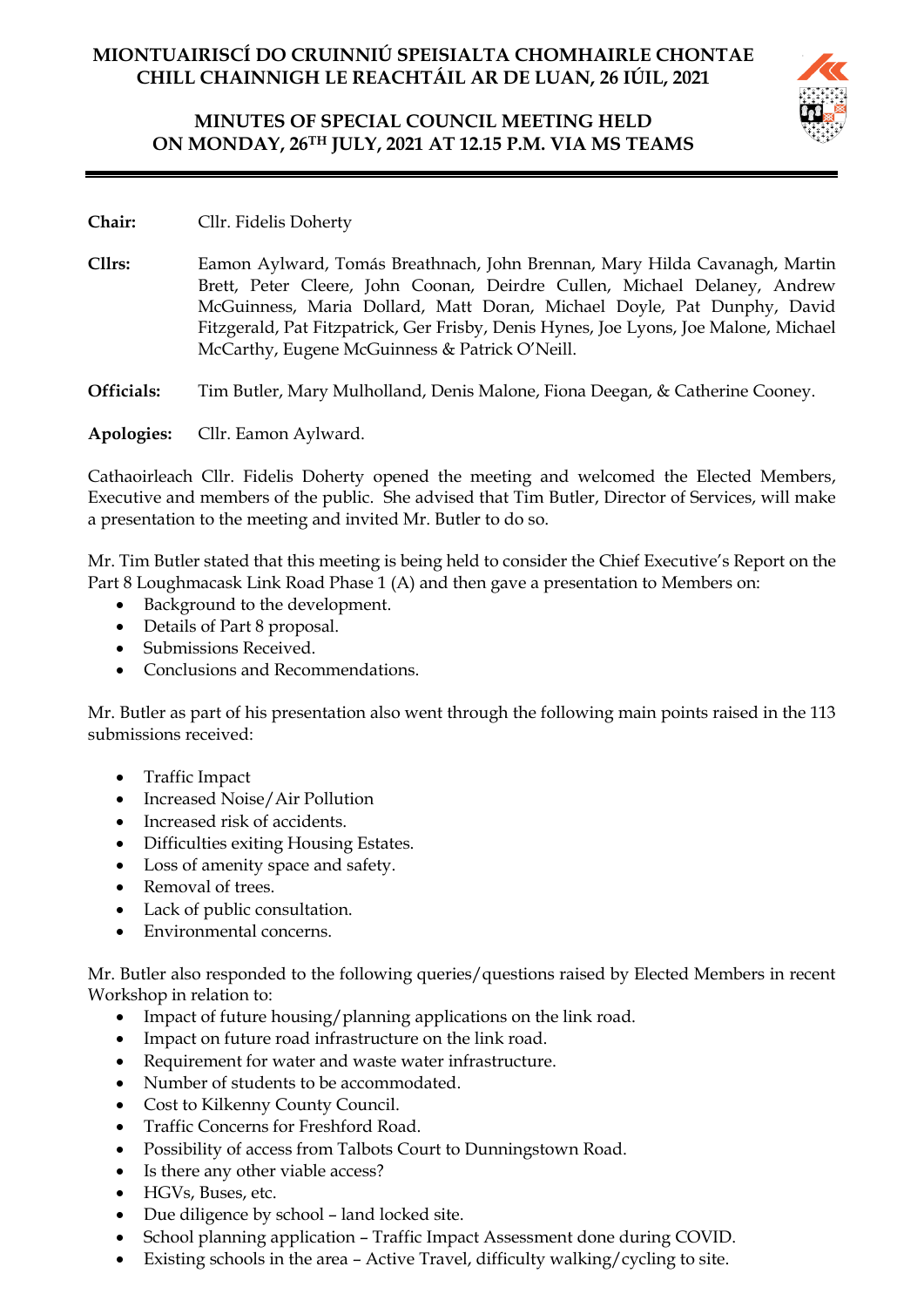- Progressing Link Roads: Kilmanagh Road to Dean Street, Kilmanagh Road to Freshford Road and Northern Ring Road extension.
- Reference to An Bord Pleanála decision on CAS 2 and CAS 3 in relation to current Part 8.
- Proximity of pedestrian crossing to Talbots Gate.
- Referral to An Bord Pleanála for determination European Site.

In response to a request from previous meeting for a computer-generated view of what the development might look like when completed, Mr. Butler then presented three computer generated views: View of proposed Roundabout, pedestrian crossing location and proposed revised entrance to Talbot Court and safety measures in place for amenity area.

Following Mr. Butler's presentation, the Cathaoirleach allowed Members to address the Meeting.

## **Cllr. Matt Doran**

- Thanked Mr. Butler for a very comprehensive report and review of the proposed development
- Acknowledged the efforts of so many people over the last number of weeks.
- Thanked the residents and communities for continuing to relay their concerns and the Executive, Party Whips and Colleagues for engaging in the so many meetings, workshops, etc.
- Particularly acknowledged the work of the Kilkenny City Councillors who continually relayed the concerns of residents in the area.

Cllr. Doran stated that the school must go ahead and highlighted that the concerns of residents will be continually monitored as the development progresses.

It was then proposed by Cllr. Doran that:

"*We the Members of Kilkenny County Council approve the proposed Part 8 in accordance with Section 179 of the Planning and Development Act 2000 as amended and Part VIII of the Planning & Development Regulations 2001, as amended Development of Loughmacask Link Road Phase 1(A), as circulated".*

## **Cllr. Mary Hilda Cavanagh:**

- Thanked Mr. Butler, Executive, fellow Whips and Residents for their participation in the process
- Acknowledged the concerns of residents in the area.

In response to point raised by residents that no consultation took place, Cllr. Cavanagh requested Mr. Butler to outline again the level of consultation that took place.

Cllr. Cavanagh also agreed that the school development must go ahead and therefore seconded the proposal put forward by Cllr. Matt Doran.

## **Cllr. Eugene McGuinness:**

Cllr. McGuinness stated that the Elected Members are in an impossible position in relation to a decision in this case and pointed out the following concerns regarding the proposed development:

- Increased Traffic on the Freshford Road.
- Don't believe that a roundabout will alleviate the traffic.
- **•** Presence of two hospitals in the area to add to traffic issues.

Cllr. McGuinness requested confirmation that the proposed link road will only be used for access to the school and are the housing developments along the route which currently have planning permission due to go ahead.

## **Cllr. Martin Brett**

- Thanked all involved in the process
- Stated that this is vote for education for the future so that children in the City will not need to travel to other parts of the County for education.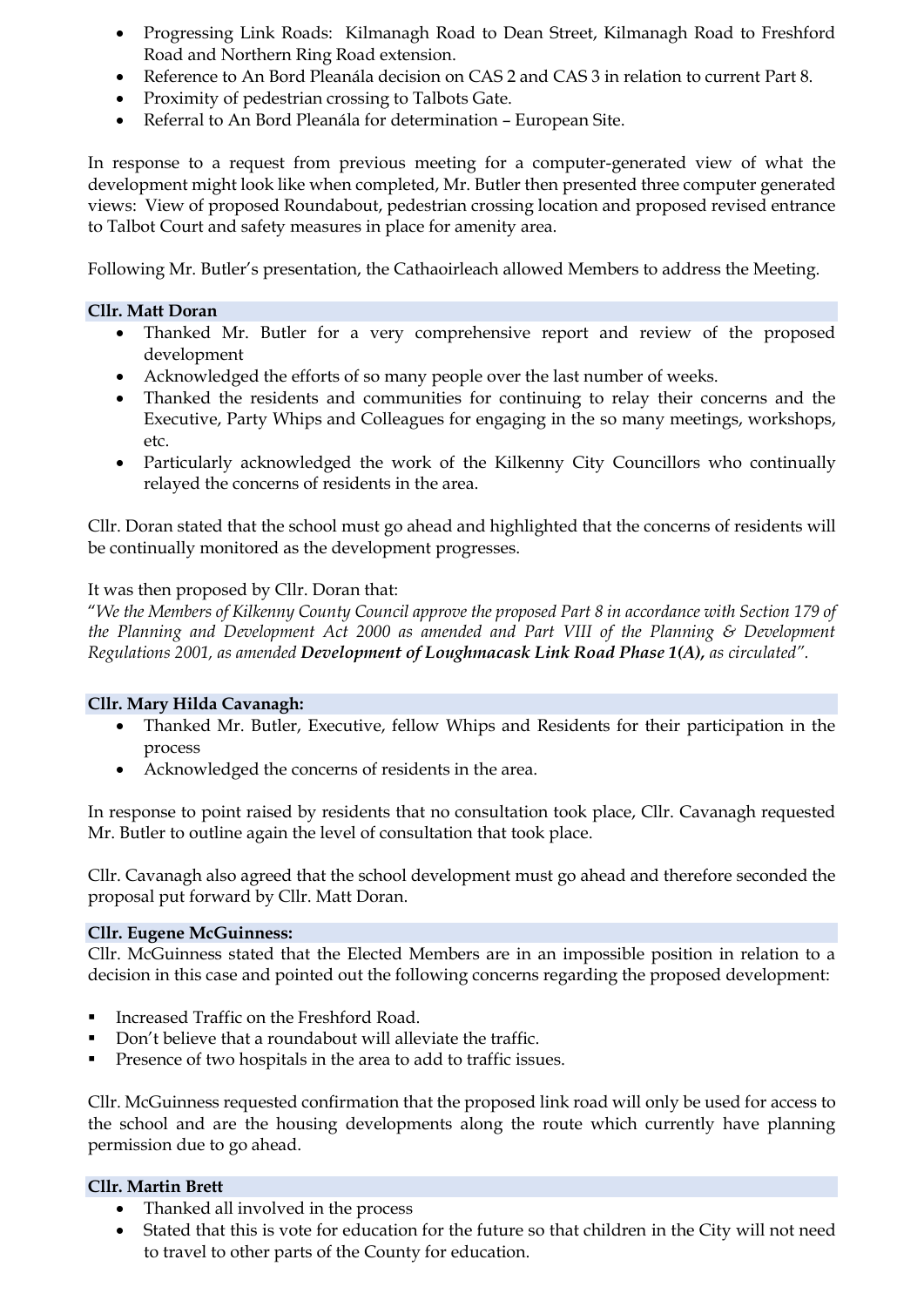## **Cllr. Maria Dollard**

- Thanked Mr. Butler for his presentation
- Acknowledged that the Elected Members are in a difficult position in relation to this decision.
- Requested that the Council would re-examine the design and width of the proposed link road and carry out a Traffic Impact Assessment and Road Safety Audit.

## **Cllr. Andrew McGuinness**

- Thanked residents who have engaged throughout the process and stated that the residents are not against the plans for a new school.
- Requested that the residents be kept informed as the development progresses as they are a central part of the whole process.
- Expressed his thanks to Tim Butler and Denis Malone for facilitating and participating in all meetings and workshops.

Mr. Tim Butler responded to comments and queries raised by Members by outlining:

- The extent of public consultation that took place even though it was difficult during COVID restrictions,
- A Traffic Impact Assessment was for the school planning application.
- Successive Development and Local Area Plans detail objectives for connectivity for Kilkenny City.
- HGV traffic is not encouraged into the City Centre.
- There are housing developments permissioned for this area. However, only one of these developments will impact on this road. This development is phased for development post 2027.
- Road width will be 3.25 metres per carriageway which is in line with the recommended width in the Design Manual for Urban Roads and Streets.
- Most urban streets will have a speed limit of 50 km/h with the exception of City Centre and Housing Estates. Specific speed limits can be considered under the Speed Limits Review which is currently in progress.

Denis Malone, Senior Planner, reminded Members that it has been an objective of the Development Plan for this road to serve the Loughmacask area.

## **Cllr. David Fitzgerald**

- Acknowledged the level of engagement from the residents of Talbot Court, Talbots Gate and Dunningstown Road which has shaped the final proposal before the Members today.
- Biggest difficulty is the lack of infrastructure serving St. Canice's Parish and asked that the Council give a commitment to the people of St. Canice's Parish for a Ring Road Bridge.
- More certainty needs to be given on the connection between the Kilmanagh Road and Freshford Road.
- Thanked everyone involved for their work.

## **Cllr. John Coonan**

- Residents have made invaluable contribution and should be kept informed as the development progresses.
- Thanked the Executive, residents and fellow Councillors.

## **Cllr. Tomás Breathnach**

- **•** Thanked everyone.
- **•** Information between school, residents and the Council can be worked on going forward.

Cllr. Fidelis Doherty thanked all the Members for their contributions and confirmed that it has been proposed by Cllr. Matt Doran, seconded by Cllr. Mary Hilda Cavanagh:

"*that we the Members of Kilkenny County Council approve the proposed Part 8 in accordance with Section 179 of the Planning and Development Act 2000 as amended and Part VIII of the Planning & Development Regulations 2001, as amended Development of Loughmacask Link Road Phase 1(A), as circulated".*